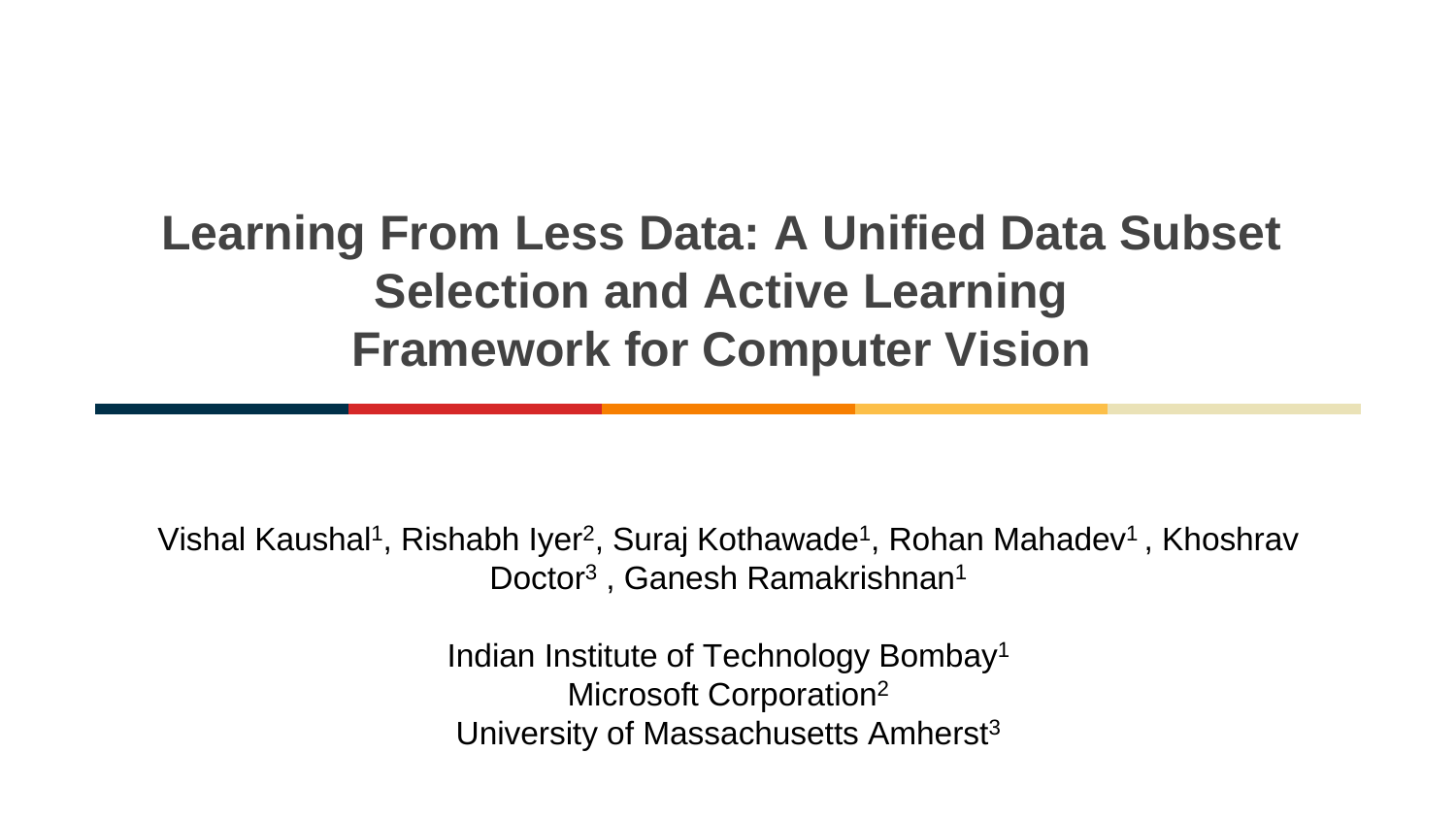# **Motivation**

Deep Models are used everywhere today!

Increased Model **Complexity** 



1) Increased Computing Resources

- 2) Increased Labeling Cost
- 3) Increased Turn Around Time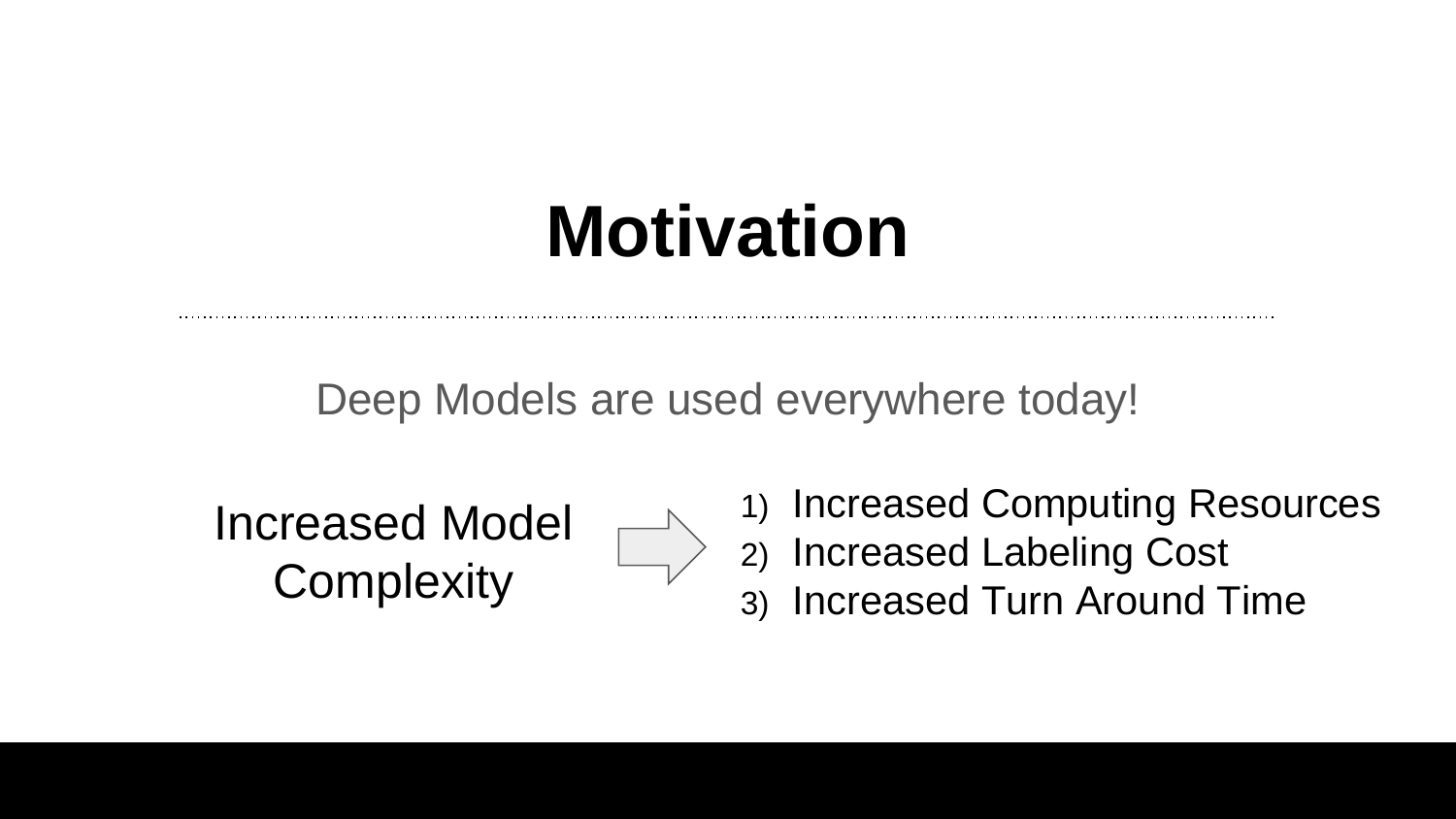# **Increased Labelling Cost**

#### Difficult to get Labeled Data!

+ New Object Annotate every object, even stationary and obstructed objects, for the entire video.  $P$  Instructions  $-$  Car 4 Outside of view frame

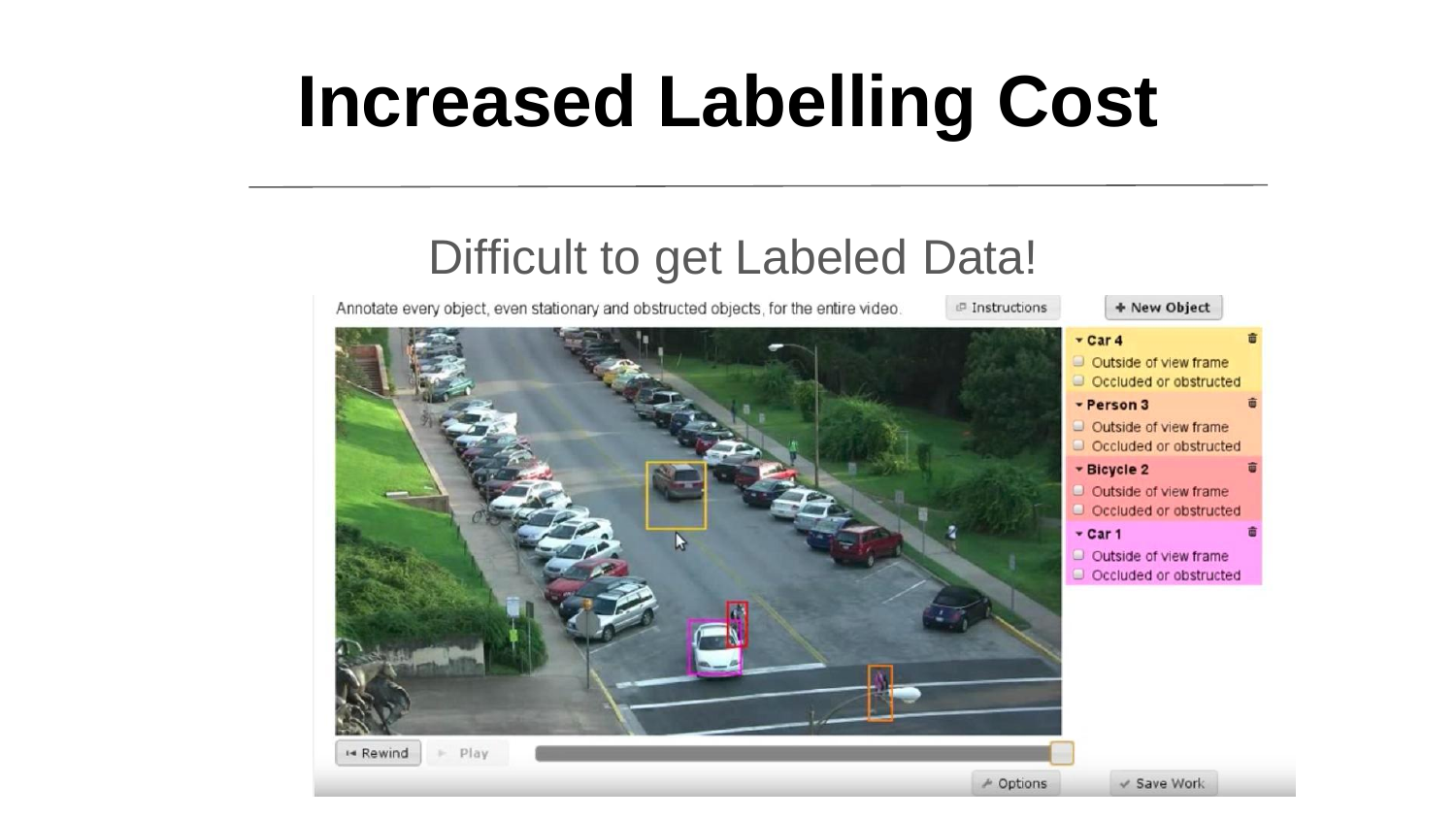### **Increased Turn Around Time**

#### Harder to tune Hyperparameters

Hyperparameter tuning

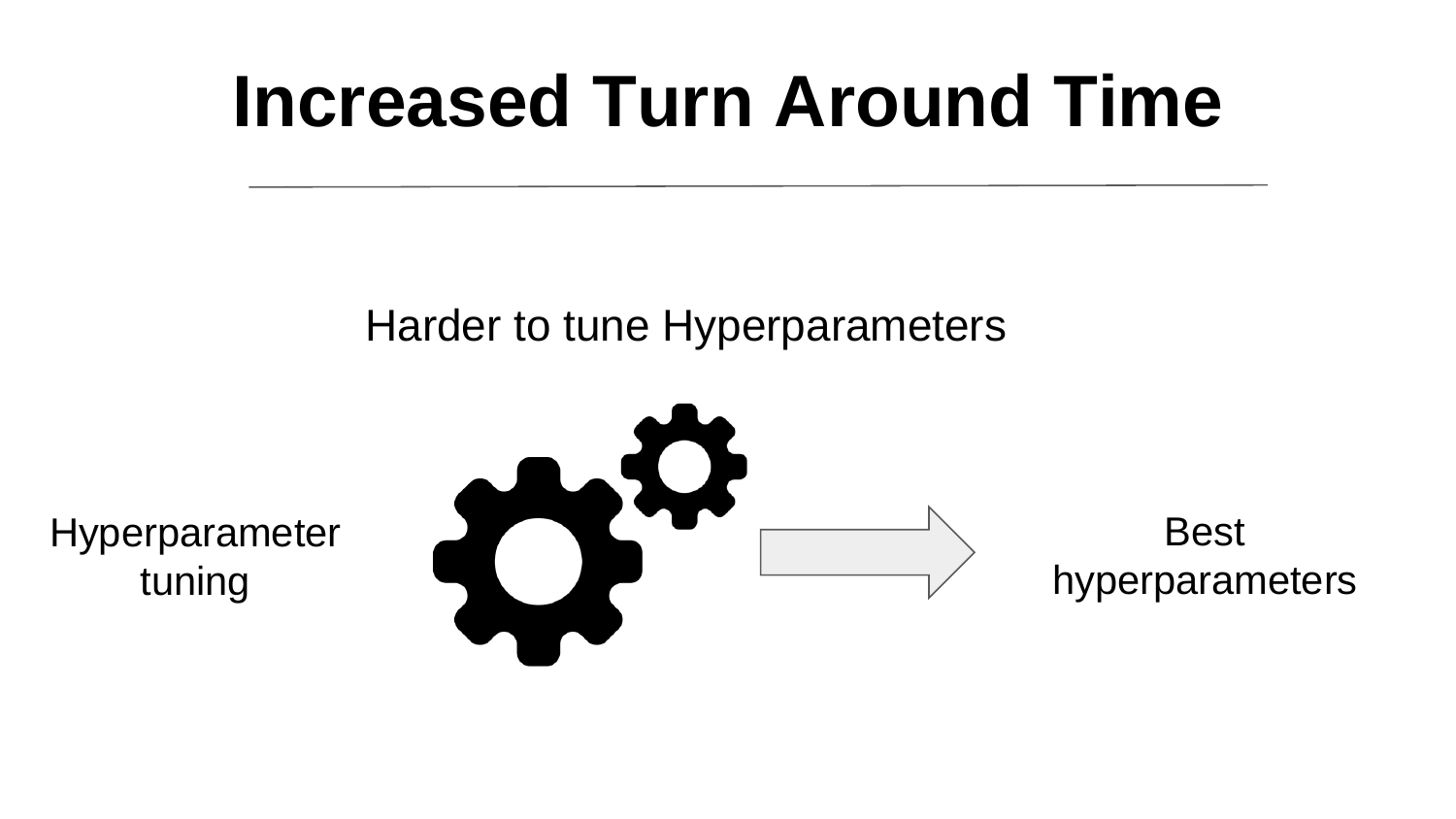# **Our Contributions**

A unified framework for data subset selection

- 1. Facility Location (models representation)
- 2. Minimum Dispersion (models diversity)





**Representation Functions** 

**Diversity Functions**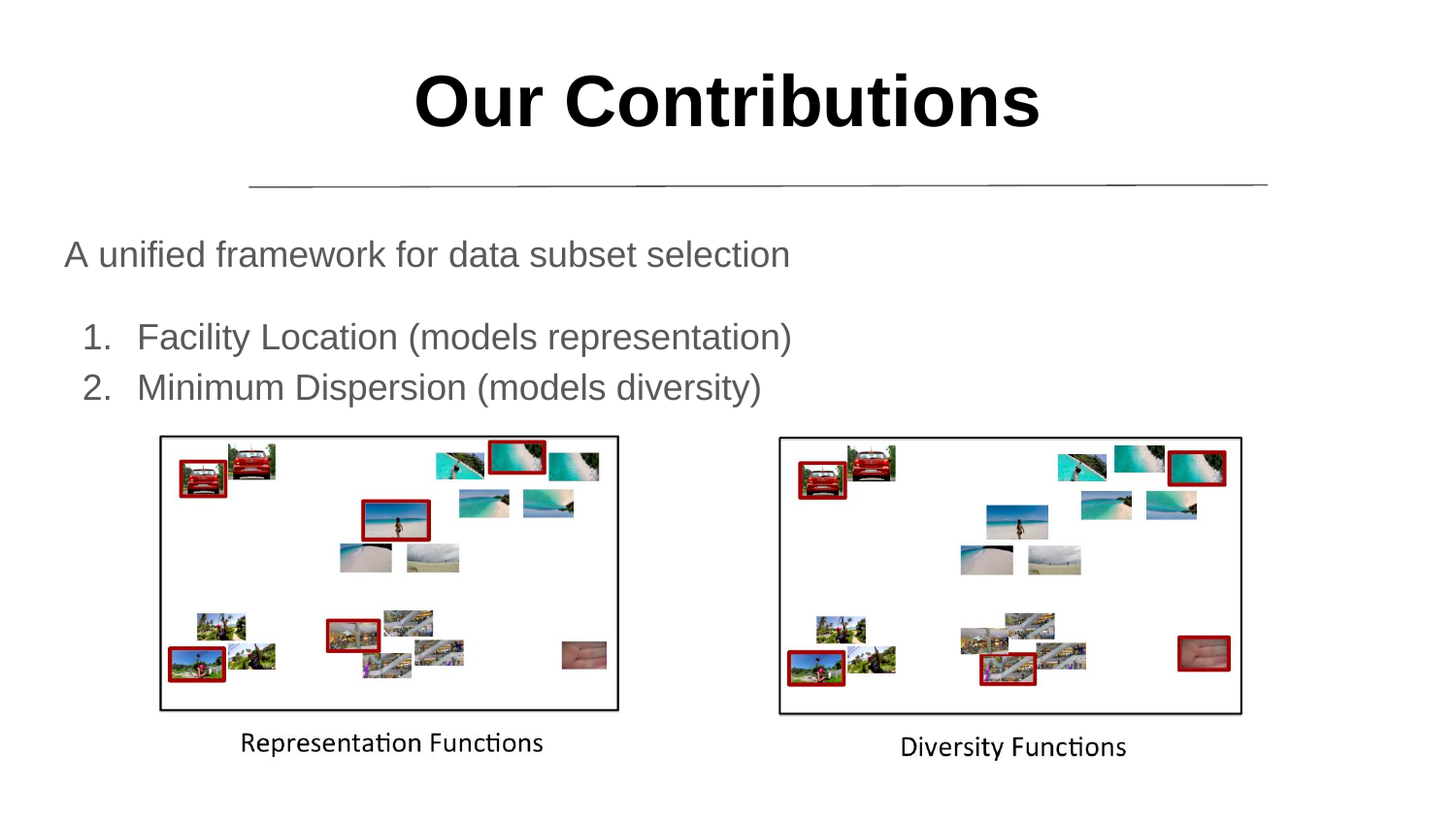## **Data Subset Selection**

Given a ground set  $V = \{1, 2, 3, ..., n\}$ 

Define a set function  $f: 2^V \to R$  which measures how good a subset  $X \subseteq V$ 

Problem 1: 
$$
\max\{f(X) \text{ such that } |X| \le k\}
$$

The greedy algorithm obtains an approximation guarantee of *(1 − 1/e)* for Problem 1 when *f* is the Facility Location function.

Similarly, the greedy algorithm achieves an approximation factor of *1/2* when *f* is the Dispersion function.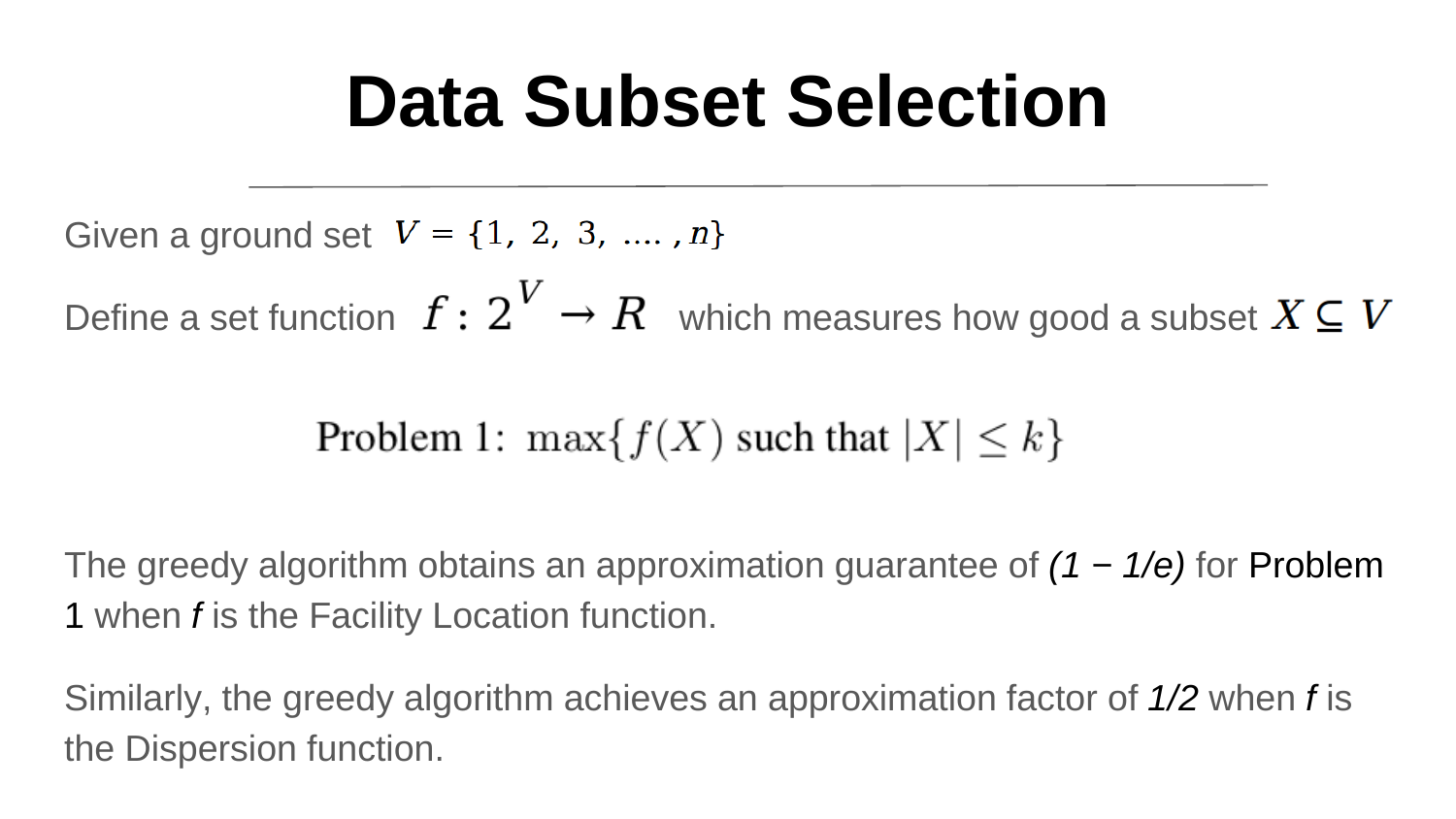## **Representation Functions**

They try to find a representative subset of items, akin to centroids and medoids in clustering

Facility Location 
$$
f(X) = \sum_{i \in V} \max_{j \in X} s_{ij}
$$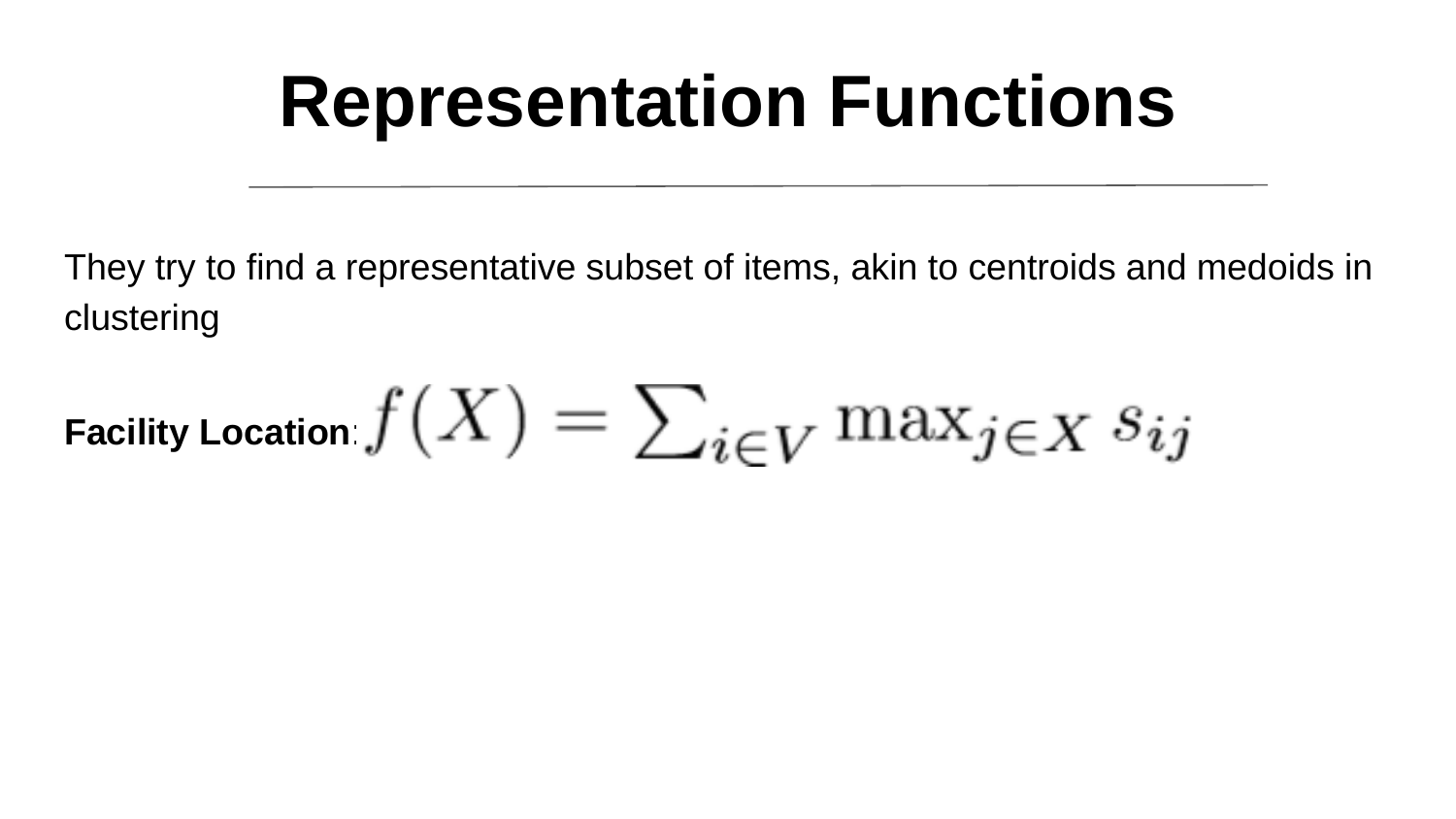# **Diversity Functions**

They attempt to obtain a diverse set of keypoints

$$
\textup{Dispersion Function:}\quad f(X) \ =\ \min_{i,j\in X} d_{ij}
$$

While diversity only looks at the elements in the chosen subset, representativeness also worries about their similarity with the remaining elements in the superset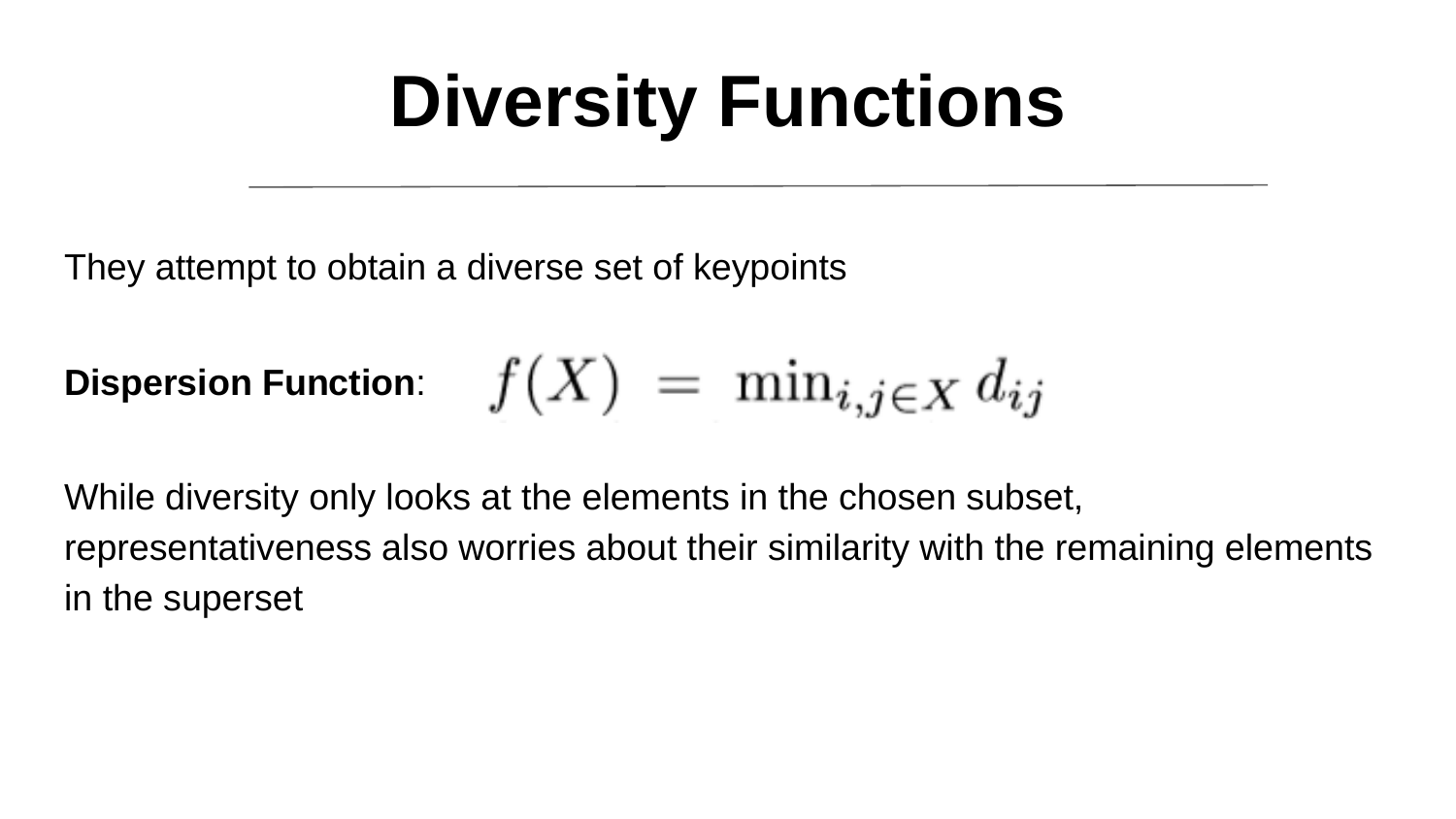# **Four Settings / Use Cases**

Four concrete use cases of our framework

- 1. Supervised Data Selection for **Quick Training/Inference**
- 2. Supervised Data Selection for **Quick Hyper-parameter tuning**
- 3. Unsupervised Data Selection for **Labeling from Video Data**
- 4. Diversified **Active Learning**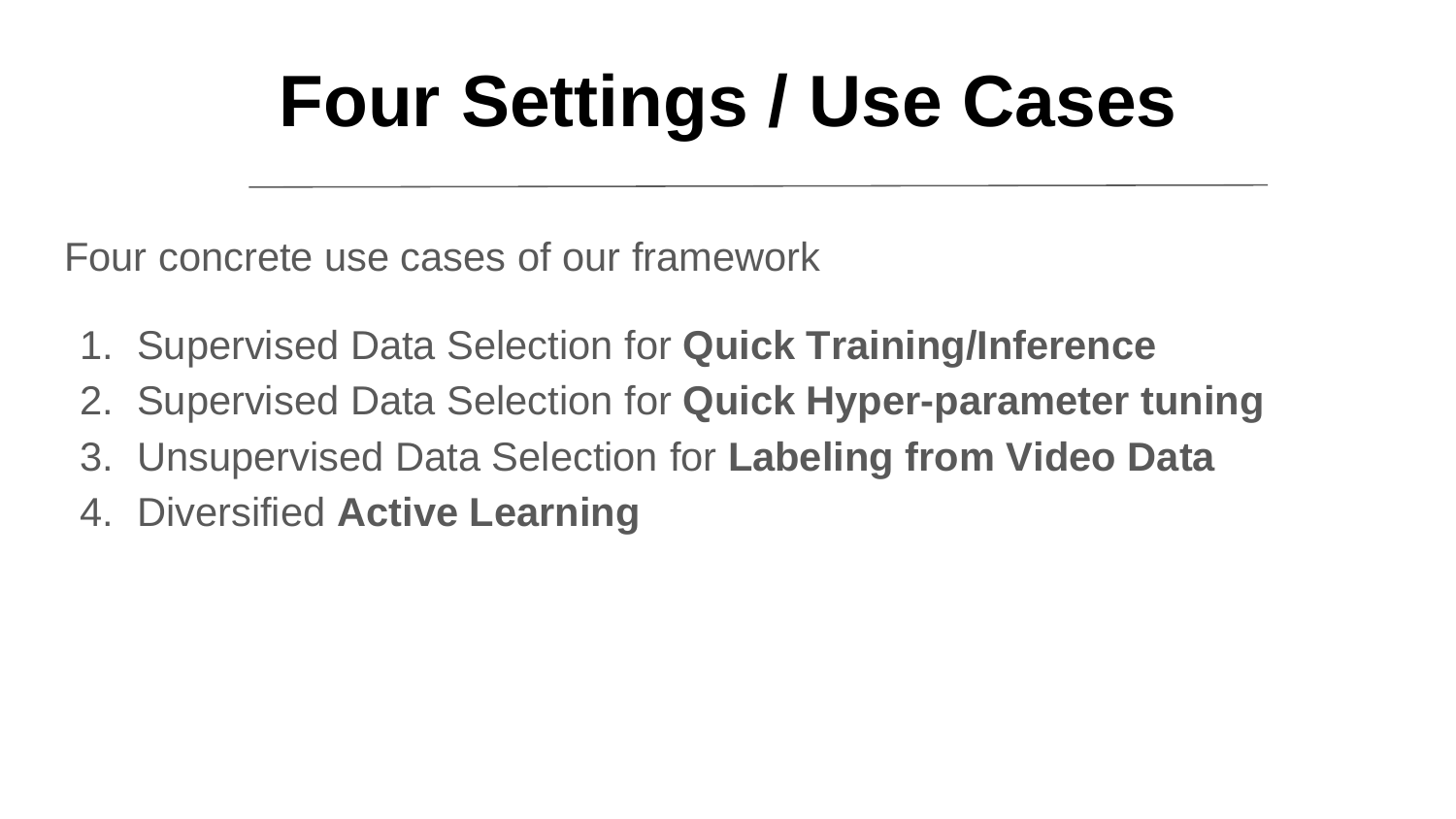#### **Results: DSS for Quick Training/Inference**



Supervised DSS for Quick Training/Inference (KNN Classification)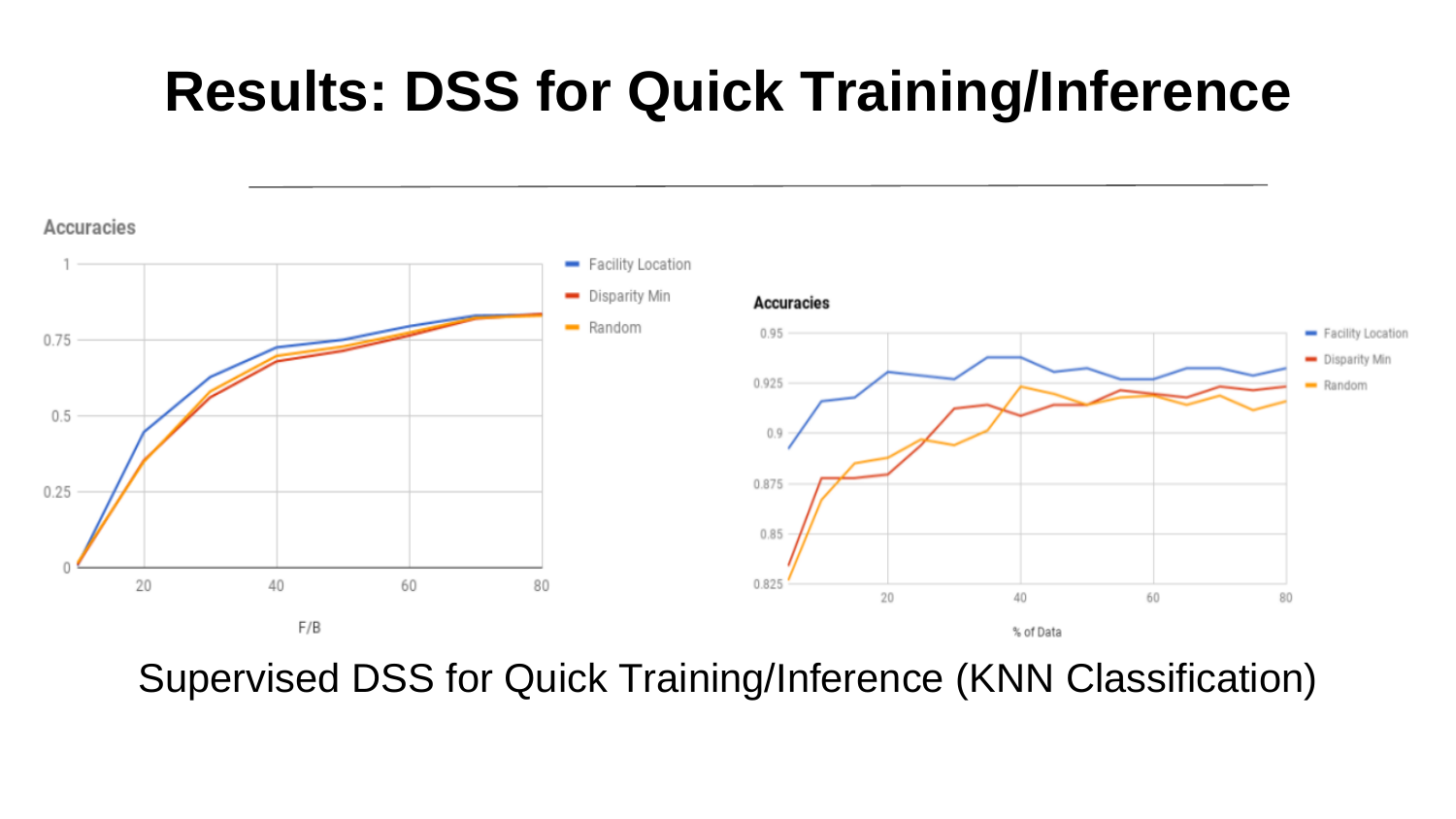#### **Results: DSS for Hyper Parameter Tuning**



Top-5 Accuracy of 5% subsets for different sets of Hyperparams (Relative to Random)

Sets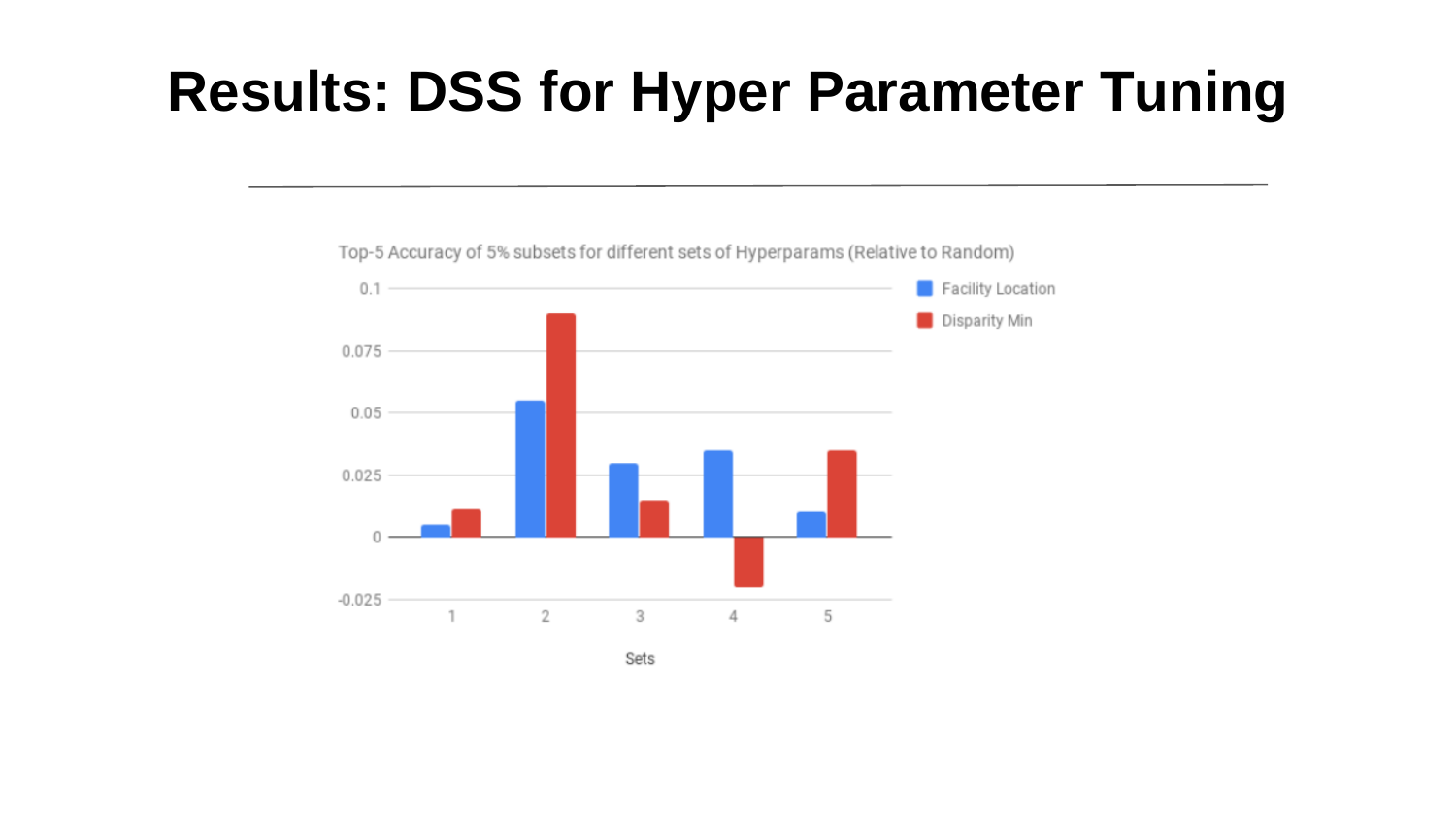#### **Results: DSS for Labeling Video Data**

Comparison between different subsets for reduced labeling cost  $0.6$  $-<sub>DM</sub>$  $-$  FL - Random 0.55 mAP  $0.5$ 0.45  $0.4$ 3 5 10 15 20

Subset size (in %)

Data Subset Selection on Massive Datasets for Labeling